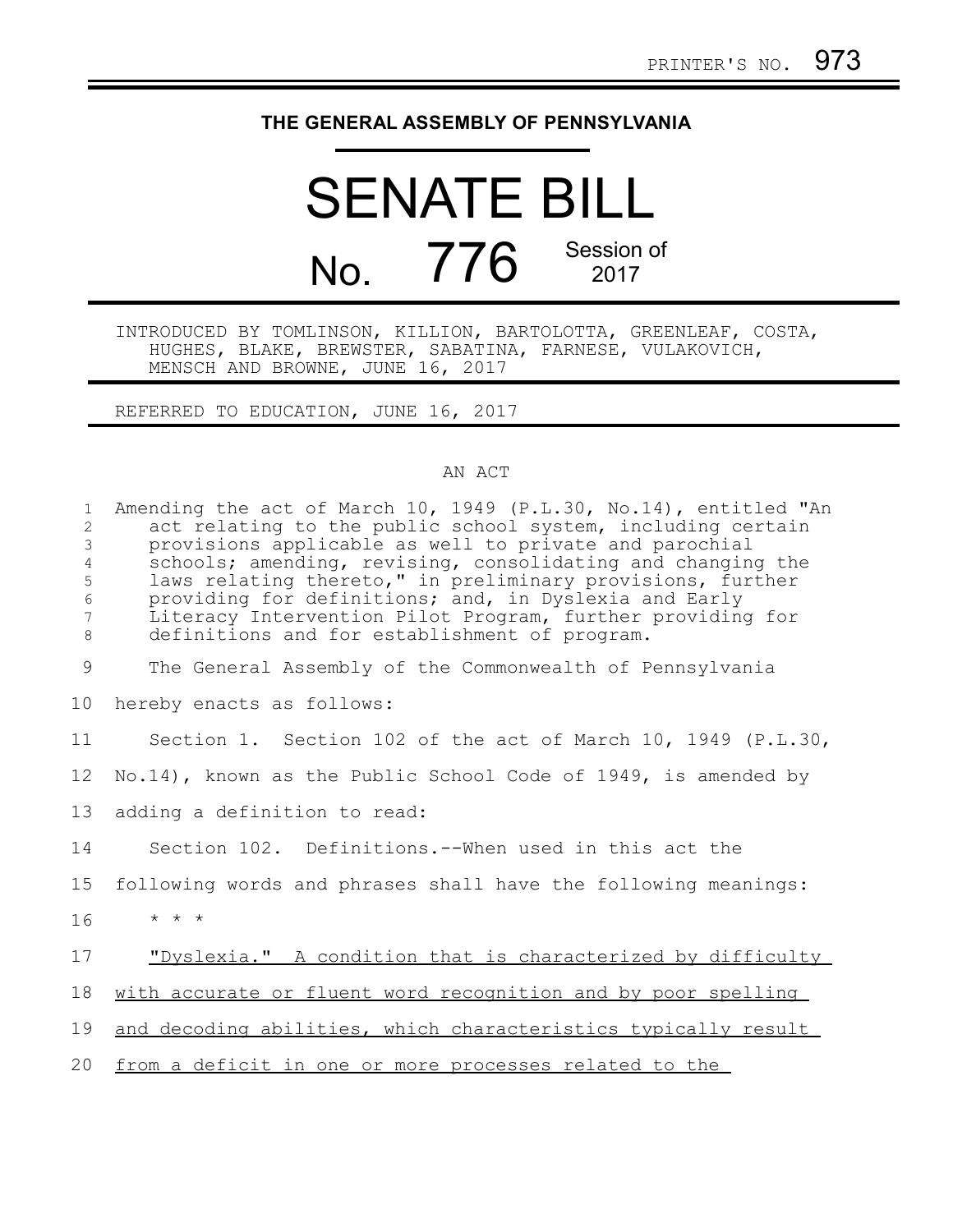phonological component of language, that is often unexpected in relation to other cognitive abilities and the provision of effective classroom instruction and that may result in problems in reading comprehension and reduced reading experience that may impede the growth of vocabulary and background knowledge. \* \* \* Section 2. Sections 1702-C and 1703-C(b) of the act are amended to read: 1 2 3 4 5 6 7 8

Section 1702-C. Definitions. 9

The following words and phrases when used in this article shall have the meanings given to them in this section unless the context clearly indicates otherwise: 10 11 12

"Department." The Department of Education of the Commonwealth. 13 14

["Dyslexia." A condition that is characterized by difficulty with accurate or fluent word recognition and by poor spelling and decoding abilities, which characteristics typically result from a deficit in one or more processes related to the phonological component of language, that is often unexpected in relation to other cognitive abilities and the provision of effective classroom instruction and that may result in problems in reading comprehension and reduced reading experience that may impede the growth of vocabulary and background knowledge. The term shall apply only for purposes of the pilot program.] 15 16 17 18 19 20 21 22 23 24

"Intensive intervention." Explicit, multisensory, synthetic phonics instruction and a structured language program delivered with fidelity by a trained interventionist. The term shall apply only for purposes of the pilot program. 25 26 27 28

"Pilot program." The Dyslexia and Early Literacy Intervention Pilot Program established under this article. 29 30

20170SB0776PN0973 - 2 -